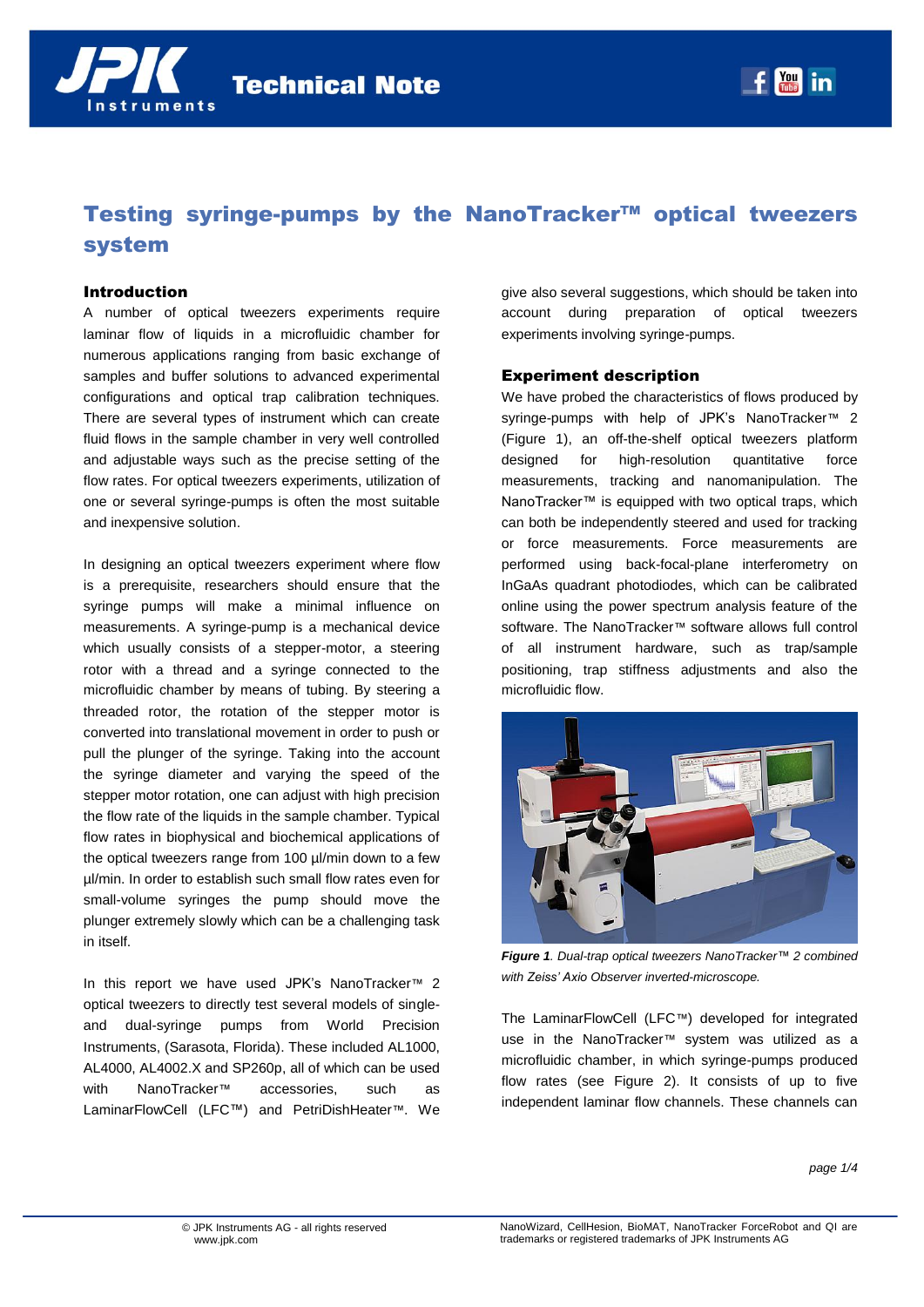

be flexibly laid out and merged: users can individually design their own channel patterns for the LFC*™*, for example by using polymeric spacers such as Parafilm® or PDMS. The typical thickness of the flow cell (<200 µm) ensures that fluid flow, induced by the software-controlled syringe pumps, is entirely laminar. This means the different input channels will not mix when liquid flows and the boundary between channels remains very narrow (down to a few µm). In conjunction with the use of optical traps, the manipulated particles can be swiftly brought from one channel into the next, simply by moving the microscope stage.



*Figure 2. The schematic illustrates the assembly of the LaminarFlowCell and the geometry in which up to five laminar flows are generated from various syringes.*

In order to test the performance of a syringe-pump in terms of its influence on an optical tweezers experiment, we have used a trapped microparticle as a direct probe of the liquid flow. To do so, a polystyrene bead with diameter of 1.53 µm was trapped and force calibrated 30 µm above the glass coverslip at the bottom of the LFC*™*. The fluctuations of the bead relative to the trap center were monitored as force signal along the direction of the liquid flow at 2 KHz sampling rate. A range of flow rates from 2 to 30 µl/min was applied for each of the pumps under test and the force response caused by the viscous drag was acquired as 5-10 min time series. Force measurements of the trapped bead fluctuations in the absence of the flow were used as a reference test, where the influence of the syringe-pump is completely excluded but while measurement drifts and system noises were still captured. According to Stokes' law viscous drag forces, which the spherical bead feels under the flow of an aqueous solution, are proportional to the velocity of the fluid movement. Therefore, the measurement of the force applied to the bead by the constant flow in the microfluidics chamber will directly characterize the variations of the liquid velocities, and, in turn, be used to test the performance of a syringe-pump.



*Figure 3. Measurement of the viscous drag force occurring between liquid flow and optically trapped 1.53 µm polystyrene bead. The flow was established with help of the SP260p syringepump. This was repeatedly switched on/off, while the flow rate was varied as follows: 20 µl/min, 15 µl/min, 10 µl/min, 5 µl/min and 2 µl/min.*

#### Syringe-pump tests

We have probed and estimated the influence of four of WPI's syringe-pumps on the optical tweezers measurements under flow. Namely, these are dualsyringe pumps AL4000, AL4002.X, SP260p and a singlesyringe-pump AL1000. Table 1 gives the summary of their specifications as provided by the manufacturer.

Figure 1 shows a time trace of the force, which was exerted on a spherical polystyrene bead due to the microfluidic flow of the water in the LFC*™*-chamber. The bead was trapped and held in the flow with help of the NanoTracker™ tweezers while the flow rate was changed step-wise from 20 µl/min to 2 µl/min. As one can see, the high force sensitivity of the QPD-based detection system in the NanoTracker™ helps reveal a very detailed picture of the liquid flow established by the syringe-pump. For example, the switching on of the liquid flow is

*page 2/4*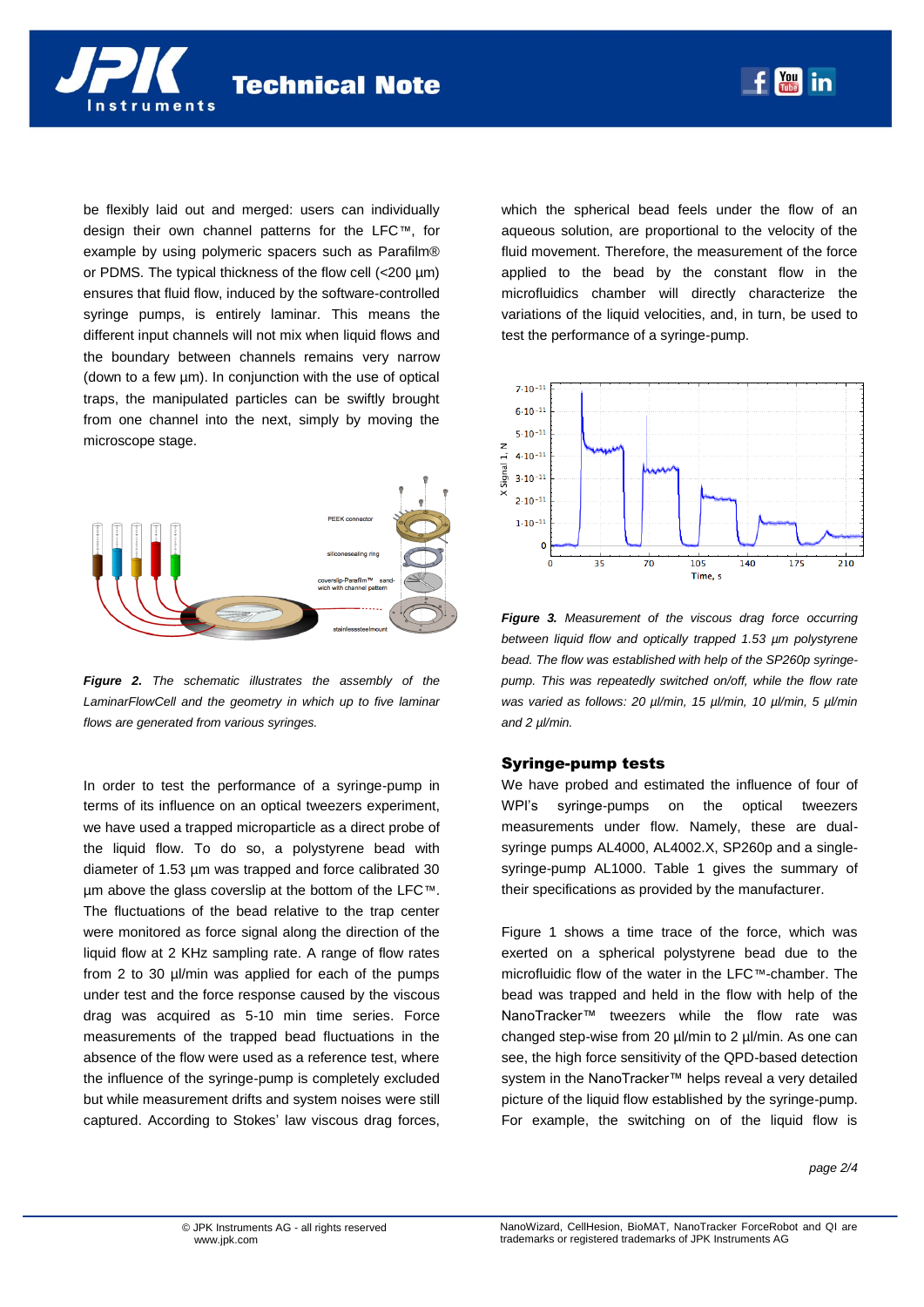characterized by a short overshoot of the measured force, after which it stabilizes at certain force plateau. This force jump (or flow jump) can be caused by the pressure wave which propagates in the syringes, connecting tubing and microfluidic chamber after a rapid start of the syringe-pump. On the same plot one can see the character of the flow attenuation right after the pump was switched off. Furthermore, the force vs. time trace in Figure 1 demonstrates that the liquid velocity in the chamber can vary slightly, although the flow rate (which is the "pushing" rate of the syringe-pump) was set to a constant value. Such small changes in the liquid velocity can be noticed as variations of the force felt by the trapped bead.

| <b>Model</b>       | Speed,<br>(min/max.)                | Min. flow rate,<br>(1 ml syringe) | Max. flow rate,<br>(60 ml syringe) |
|--------------------|-------------------------------------|-----------------------------------|------------------------------------|
| AL1000             | $0.7 \mu m/min -$<br>$5.1$ cm/min   | $0.73$ µl/h                       | 28.3 ml/min                        |
| AL4000             | $0.7 \mu m/min -$<br>$5.1$ cm/min   | $0.73$ µl/h                       | 28.3 ml/min                        |
| AL4002.X           | $0.014 \mu m/min -$<br>$0.2$ cm/min | $0.0015$ µl/h                     | $1.25$ ml/min                      |
| SP <sub>260p</sub> | $0.1 \mu m/min -$<br>$1.6$ cm/min   | $0.1$ µl/h                        | $8.6$ ml/min                       |

#### *Table 1. Selected specifications of the WPI syringe-pumps.*

In order to estimate and compare the "quality" of the liquid flows that are produced by various syringe-pumps, one can measure the force variations felt by the trapped bead during time periods of several minutes under the same conditions, such as flow rate, separation from the microfluidic chamber walls, bead size etc. Figure 2 shows selected typical force profiles of four WPI's syringepumps used to establish the flow rate of 15-20 µl/min in the NanoTracker*™*'s LaminarFlowCell. The red trace in each plot corresponds to the force exerted on the bead by the flow, while the blue trace is the reference measurement made shortly before with the same bead without any flow. It represents the force signal with no influence from the working syringe-pump and at the same time acquires possible system drift and other sources of noise. It is easy to notice, that force traces for each pump

are characterized by certain specific artifacts, which are in turn caused by the variations in the velocity of the flow produced by the pump. Such tiny variations in the flow rates are caused mainly by small imperfections of the pump mechanics although one should not exclude possible influence of the proper binding and filling of the connecting tubing as well as the microfluidic chamber itself.

Due to the high temporal resolution and force sensitivity of the NanoTracker*™* 2 system, these experiments demonstrated how to quantitatively compare different syringe-pumps. In turn, this allows the experimenter to directly define the ranges of the pump applications for the desired experimental conditions (e.g. trap stiffness, beads size, flow rates, fluid viscosities etc.). For example, the flow deviations in the micro-fluidic chamber and, subsequently, the noise added to the force measurement for all the syringe-pumps tested were above several pN. This is useful information when experiments should be performed under flow and the expected range of forces is below or close to this value.

Further, one can conclude that for the tested flow rates of 15-20 µl/min the AL4002.X introduces more noise to the force measurement in comparison to other models. This is in agreement with the pump specifications. According to the manufacturer, this pump works at tested flow rates close to the limits of the piston translocation velocities. In turn, these measurements also revealed that the force "finger-print" of every pump model is quite unique and should be taken into account during the experimental design phase. For instance, in the force-trace of the SP260p, one can easily notice the parasitic noise modulated at several frequencies, although the pump outperforms other models in the test in terms of the absolute values of the added noise.